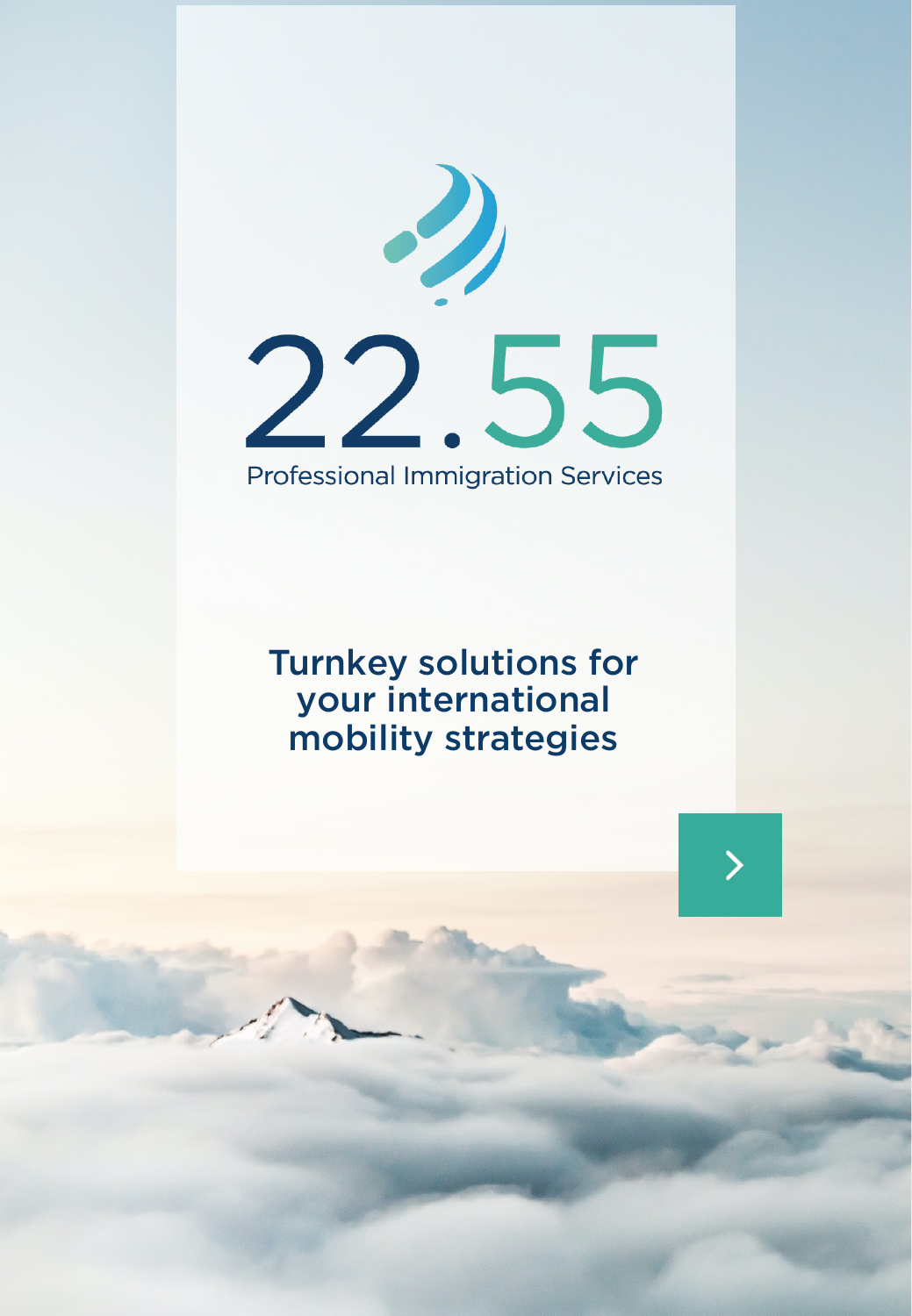

#### **WE TRANSLATE YOUR MOBILITY STRATEGIES INTO CONCRETE IMMIGRATION SOLUTIONS.**

**A pure player in international mobility procedures, 22.55 was created to meet the specific needs of HRs related to professional immigration formalities.**

**We are involved in the operational design of professional immigration strategies and implements the means necessary for their success.**

>

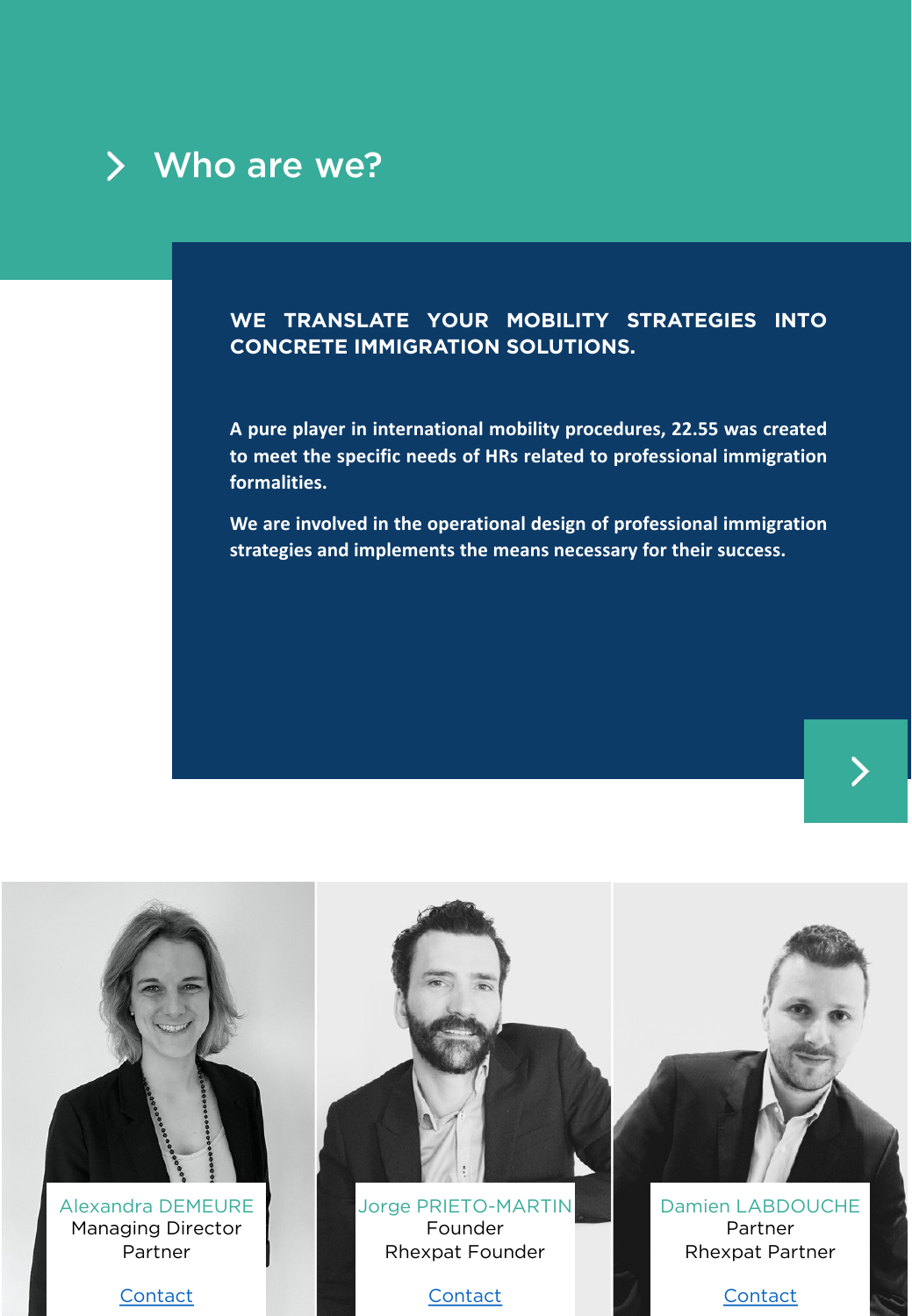

**We advise and support our clients and their employees at every stage of legal procedures and whatever the destination.**

#### **OPERATIONAL ADVICE**

We translate your mobility strategies into concrete immigration solutions.

We integrate tax and labor aspects into our recommendations and take charge of all the formalities inherent in the immigration procedures.

### **INBOUND IMMIGRATION**

#### Your employee arrives in France.

The 22.55 team identifies the status corresponding to your needs, ensures the candidate's eligibility and presents the file on your behalf to the authorities. 22.55 also manages the procedures of the accompanying family.

## **OUTBOUND IMMIGRATION**

#### Your employee is sent abroad for a new role.

We take care of all procedures to be carried out abroad and in France.

## **TRAINING**

We offer training tailored to your needs, including labor law, taxation and social protection in order to give you a global view of the requirements.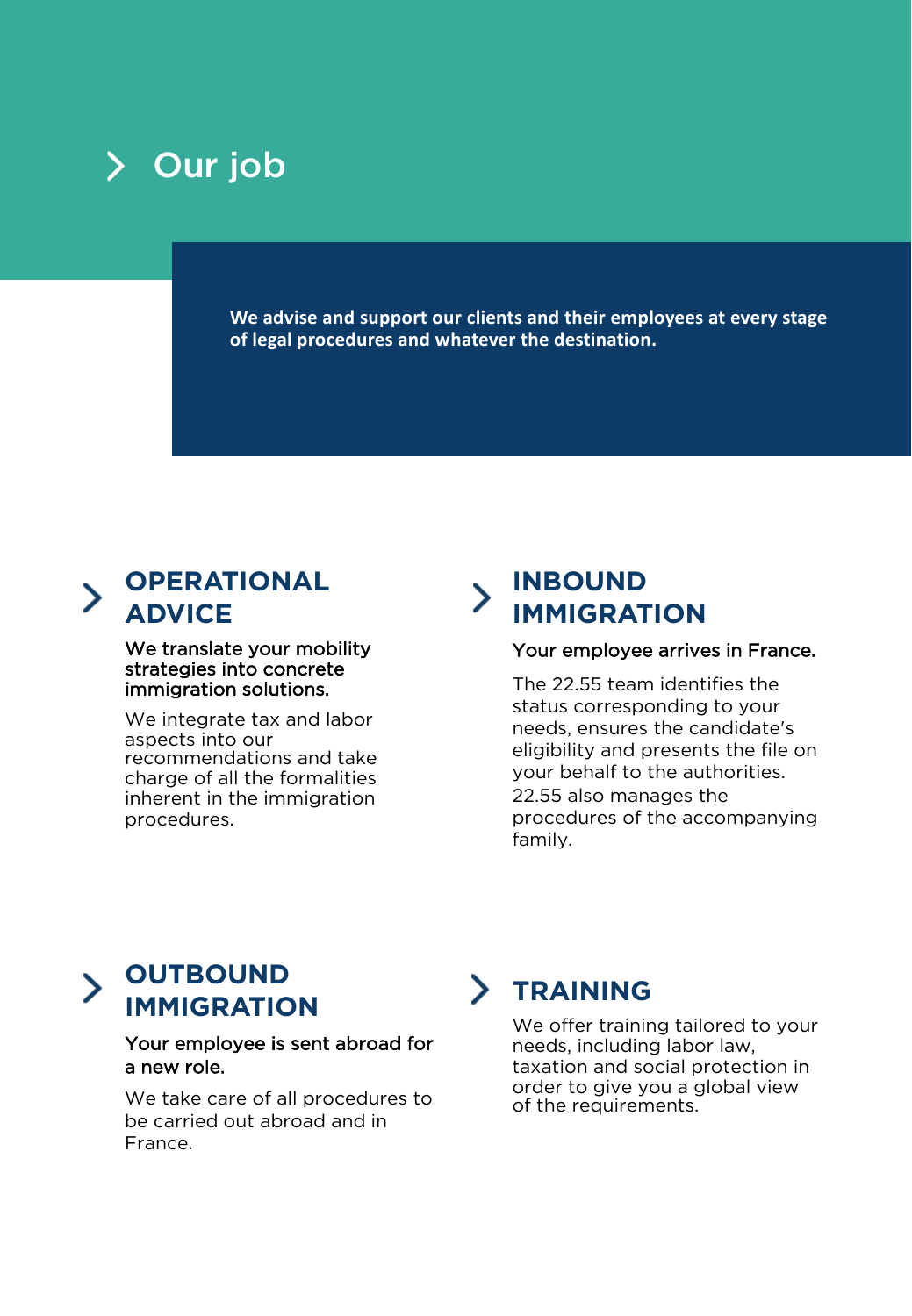

#### **ANTICIPATION**

Thanks to our field expertise forged through contact with institutions and employees and to our network of highly qualified international experts, we have developed unique know-how and responsiveness in the management of complex cases and situations.

Our ability to anticipate allows our clients to benefit from a level of operational advice that meets the challenges and issues of their international mobility policy.





#### **COMMITMENT**

Listening, advice and personalized follow-up of the customer and each of his employees at each stage



#### **CULTURE OF RESULTS**

Attention to detail, rigor and high standards



### **PROACTIVITY**

Anticipation of obstacles and resolution of complex situations



#### **LOYALTY & DISCRETION**

Absolute respect for the confidentiality of customer, employee and family data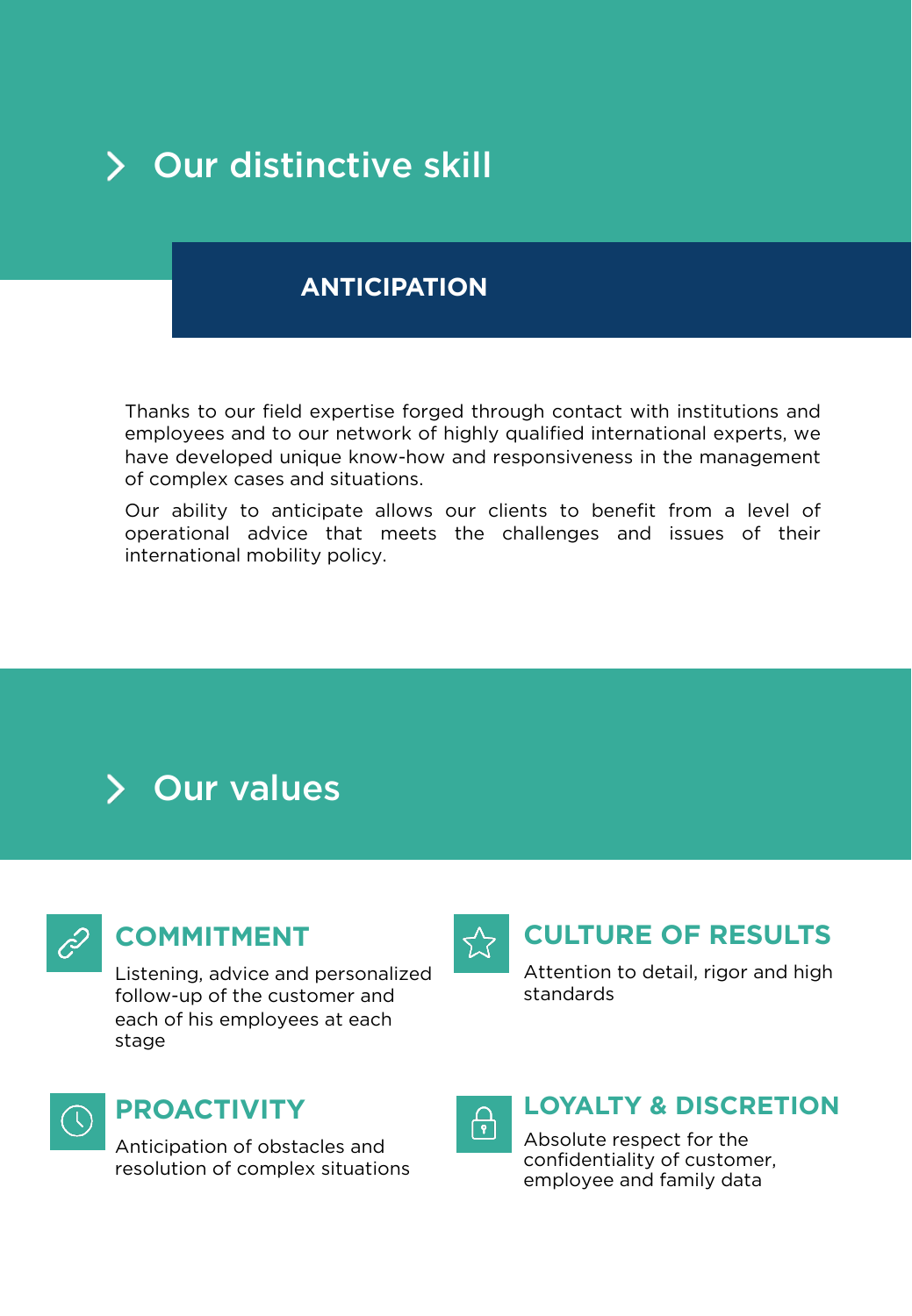# Our business philosophy

#### **CREATING VALUE FOR OUR CUSTOMERS**

As the reference point of contact for the HR and International Mobility Departments, **we advise you throughout the procedure cycle**, from practical advice to the handling of all immigration formalities, to allow your employees to concentrate on their mission and objectives.

#### **A SINGLE CONTACT FOR THE IMPLEMENTATION OF YOUR HR STRATEGIES**

Alongside the experts from Rhexpat and our partner firm MSE Avocats, dedicated to handling the legal, tax and labor aspects of Global Mobility, **22.55 deploys the continuum of services necessary to support your immigration procedures from the upstream to downstream.**



#### **LEGAL SECURITY**

Compliance with immigration law is a key factor in the success of international mobility strategies.

Our consultants ensure your **compliance with local law** with a permanent concern for risk prevention.